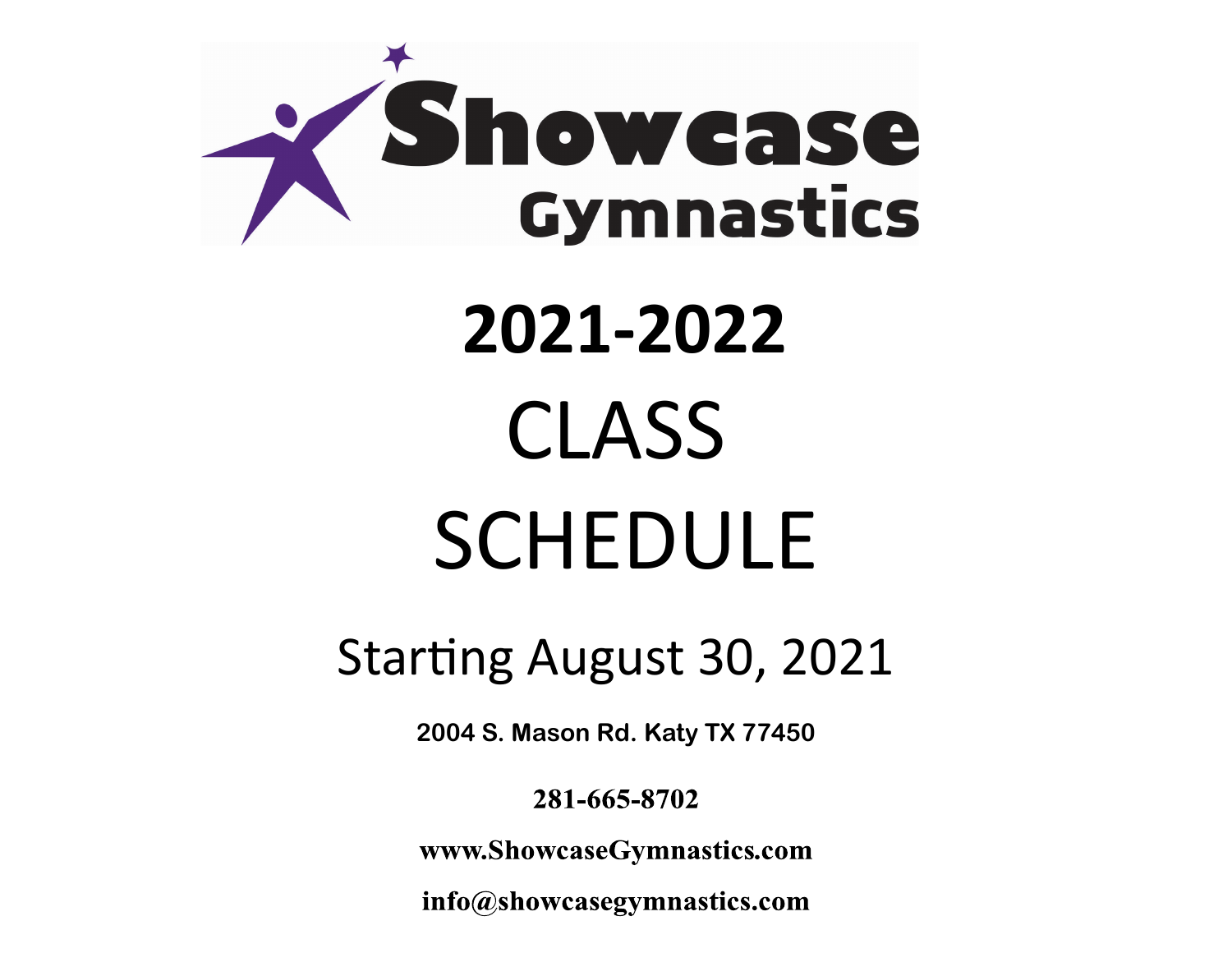## **2021-2022 Preschool Class Schedule**

| <b>MONDAY</b>                                          | <b>TUESDAY</b>                                              | <b>WEDNESDAY</b>                                      | <b>THURSDAY</b> | <b>FRIDAY</b>                                                             | <b>SATURDAY</b>                                     |
|--------------------------------------------------------|-------------------------------------------------------------|-------------------------------------------------------|-----------------|---------------------------------------------------------------------------|-----------------------------------------------------|
| 10:30-11:15<br><b>Combined PS Class</b><br>3-5 yrs.    | 10:30-11:15<br><b>Twinkle Stars</b><br>$1-3$ yrs.           | 10:30-11:15<br><b>Twinkle Stars</b><br>$1-3$ yrs.     |                 |                                                                           | 10:00-10:45<br><b>Twinkle Stars</b><br>$1-3$ yrs.   |
|                                                        | <u>10:30-11:15</u><br><b>Combined PS Class</b><br>$3-5$ yrs | 10:30-11:15<br><b>Combined PS Class</b><br>3-5 yrs.   |                 |                                                                           | 10:00-10:45<br><b>Combined PS Class</b><br>3-5 yrs. |
| 11:30-12:15<br><b>Twinkle Stars</b><br>$1-3$ yrs.      | 11:30-12:15<br><b>Combined PS Class</b><br>$3-5$ yrs        | 11:30-12:15<br><b>Combined PS Class</b><br>3-5 yrs.   |                 |                                                                           |                                                     |
|                                                        |                                                             |                                                       |                 | 4:30-5:30<br><b>Girls Performance</b><br><b>Class</b><br><b>Ages 4-12</b> |                                                     |
|                                                        |                                                             |                                                       |                 | 4:30-5:30<br><b>Boys Performance</b>                                      |                                                     |
| $4:30 - 5:15$<br><b>Shooting Star</b><br>$4-5$ yrs     | 4:30-5:15<br><b>Combined PS Class</b><br>$3-5$ yrs          | 4:30-5:15<br><b>Combined PS Class</b><br>$3-5$ yrs    |                 | <b>Class</b><br><b>Ages 4-12</b>                                          |                                                     |
| $5:30 - 6:15$<br><b>Combined PS Class</b><br>$3-5$ yrs | $5:30 - 6:15$<br><b>Twinkle Stars</b><br>$1-3$ yrs.         | $5:30 - 6:15$<br><b>Combined PS Class</b><br>3-5 yrs. |                 |                                                                           |                                                     |
|                                                        |                                                             | $6:15 - 7:00$<br><b>Shooting Star</b><br>4-5 yrs.     |                 |                                                                           |                                                     |

\**Class schedule subject to change based on enrollment*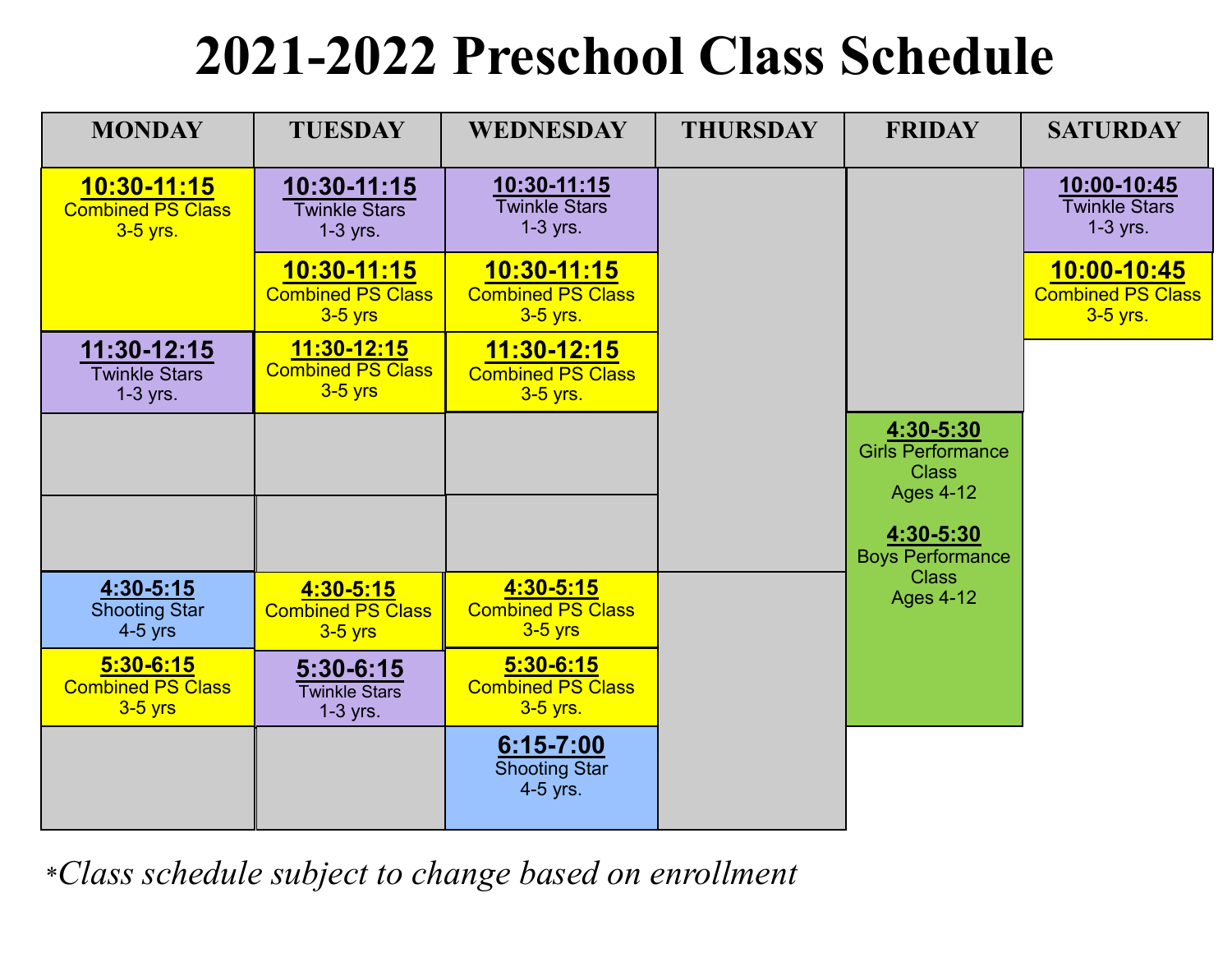## **2021-2022 School Age, Tumbling, and Special Olympics**

| <b>MONDAY</b>                          | <b>TUESDAY</b>                                    | <b>WEDNESDAY</b>                       | <b>THURSDAY</b>                                        | <b>FRIDAY</b>                                                             | <b>SATURDAY</b>                        |
|----------------------------------------|---------------------------------------------------|----------------------------------------|--------------------------------------------------------|---------------------------------------------------------------------------|----------------------------------------|
|                                        | $3:15-4:15$<br>Academy<br>Girls/Boys              |                                        | $3:15-4:15$<br>Academy<br>Girls/Boys                   |                                                                           | $10:45-11:45$<br>Academy<br>Girls/Boys |
| 4:30-5:30<br><b>Kinder Academy</b>     | $4:30 - 5:30$<br>Special Olympics                 | 4:30-5:30<br><b>Kinder Academy</b>     | $4:30 - 5:30$<br>Academy<br>Girls/Boys                 | 4:30-5:30<br><b>Girls Performance</b><br><b>Class</b><br><b>Ages 4-12</b> |                                        |
| $4:30 - 5:30$<br>Academy<br>Girls/Boys | $4:30 - 5:30$<br>Tumbling<br>All Level            | $4:30 - 5:30$<br>Academy<br>Girls/Boys |                                                        | 4:30-5:30<br><b>Boys Performance</b><br><b>Class</b><br><b>Ages 4-12</b>  |                                        |
| 5:30-6:30<br>Academy<br>Girls/Boys     | 5:30-6:30<br><b>TEEN</b><br>Tumbling<br>All Level | $5:30-6:30$<br>Academy<br>Girls/Boys   | 5:30-6:30<br>Tumbling<br>All Level                     |                                                                           |                                        |
|                                        |                                                   |                                        | $6:30-7:30$<br>Academy<br>Girls/Boys                   |                                                                           |                                        |
|                                        |                                                   |                                        | $7:30 - 8:30$<br>Advanced<br>Tumbling<br>(Invite Only) |                                                                           |                                        |

**\* Second Monday - Thursday class 30% OFF \****Class schedule subject to change based on enrollment*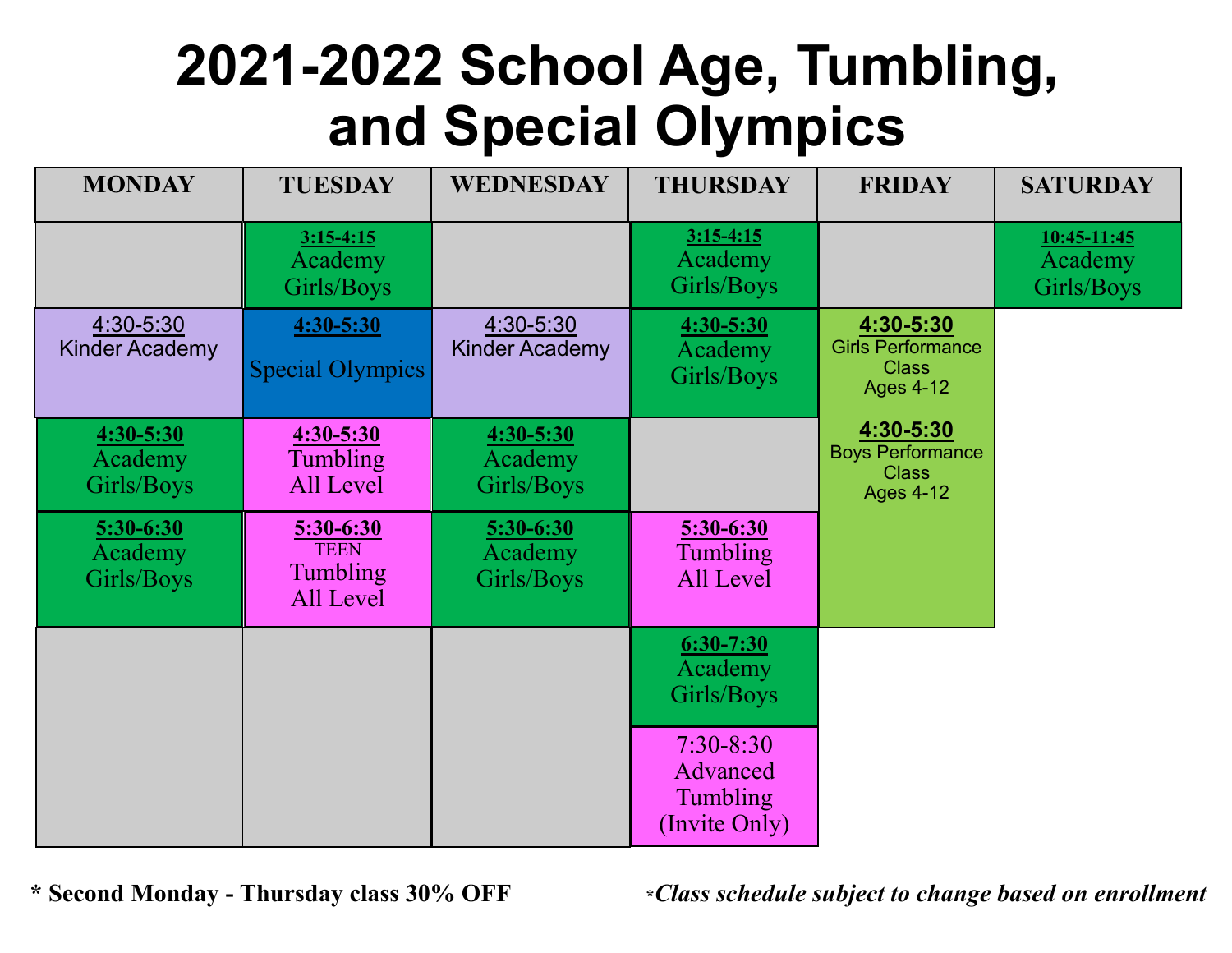## **2021-2022 Team**

Must be invited or attend tryouts to attend these classes

| <b>MONDAY</b>                                                                      | <b>TUESDAY</b>                                                                   | <b>WEDNESDAY</b>                                                            | <b>THURSDAY</b>                                                                                              | <b>FRIDAY</b>                                | <b>SATURDAY</b> |
|------------------------------------------------------------------------------------|----------------------------------------------------------------------------------|-----------------------------------------------------------------------------|--------------------------------------------------------------------------------------------------------------|----------------------------------------------|-----------------|
|                                                                                    | $4:30 - 6:30$ pm<br><b>TNT</b><br><b>Level 1-5</b>                               | $4:30-6:30$ pm<br><b>PTG</b><br>$2 - 4$                                     | $4:30-6:00$ pm<br><b>Acro Mini/Youth</b><br><b>Team</b>                                                      | $4:00-5:30$ pm<br><b>Xcel Silver</b><br>Gold |                 |
|                                                                                    | $4:30 - 7:30$ pm<br><b>USAG TNT</b><br>Level 6 and Up<br><b>Competitive Team</b> |                                                                             | 4:30-6:30<br><b>Xcel Bronze</b><br>Girls/Boys<br>$(5 \text{ and } Up)$                                       | Platinum<br>Diamond                          |                 |
|                                                                                    |                                                                                  |                                                                             | $4:30-7:30$ pm<br><b>USAG TNT</b><br>Level 6 and Up                                                          |                                              |                 |
| $5:30-7:30$ pm<br><b>Xcel Bronze</b><br><b>Girls/Boys</b><br>$(5 \text{ and } Up)$ |                                                                                  | $5:30-7:30$ pm<br><b>Xcel Bronze</b><br>Girls/Boys<br>$(5 \text{ and } Up)$ | <b>Competitive Team</b><br>$6:00 - 7:30$ pm<br>Non-competitive<br><b>USAG TNT</b><br><b>Competitive Team</b> | $5:30-7:00$ pm<br>Advance<br>Showcase        |                 |
|                                                                                    | $6:30-8:30$ pm<br><b>Acrobatics and</b><br>Tumbling<br><b>Junior/Senior Team</b> |                                                                             | $6:00-7:30$ pm<br><b>Acrobatics and</b><br>Tumbling<br>Conditioning                                          |                                              |                 |
| $6:00-9:00$ pm<br><b>PTG</b><br>Levels<br>5 and UP                                 | $6:00-9:00$ pm<br><b>Xcel SGPD</b>                                               | $6:00-9:00$ pm<br><b>PTG</b><br>Levels<br>6 and UP                          | $6:00-9:00$ pm<br><b>Xcel SGPD</b>                                                                           |                                              |                 |

**\****Class schedule subject to change based on enrollment*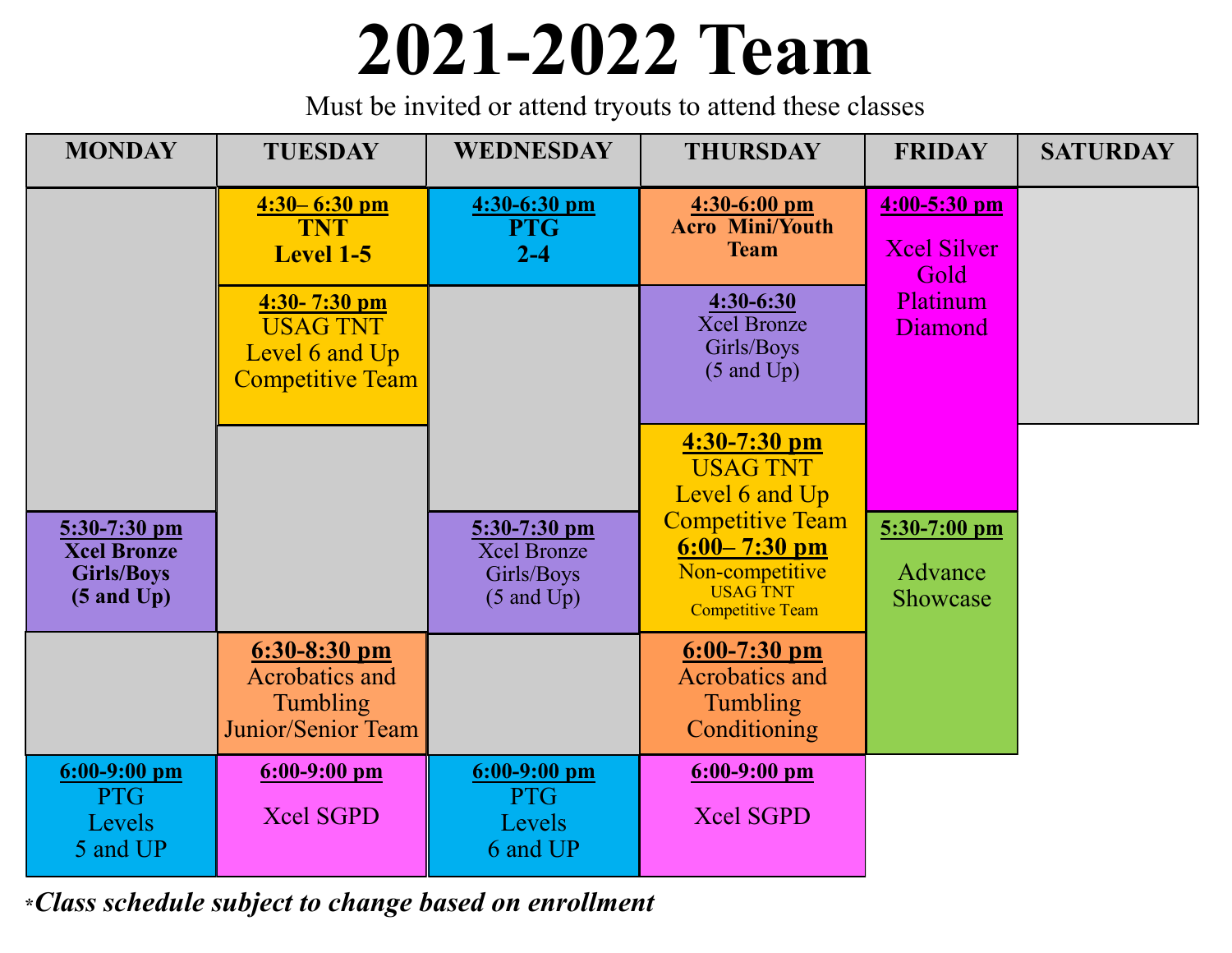## **2021-2022 Silks**

| <b>MONDAY</b>                                        | <b>TUESDAY</b> | <b>WEDNESDAY</b>                                 | <b>THURSDAY</b> | <b>FRIDAY</b>         |
|------------------------------------------------------|----------------|--------------------------------------------------|-----------------|-----------------------|
| 5:00-6:00 pm                                         |                | 5:20-6:20 pm                                     |                 | 5:30-6:30 pm          |
| <b>Beginner Silks</b>                                |                | <b>Beginner Silks</b>                            |                 | <b>Beginner Silks</b> |
| $6:15-7:15$ pm                                       |                | 6:30-7:30 pm                                     |                 |                       |
| <b>Intermediate</b><br><b>Silks</b><br>(Invite Only) |                | <b>Beginner Silks</b>                            |                 |                       |
| 7:40-8:40 pm                                         |                | 7:40-8:40 pm                                     |                 |                       |
| <b>Advanced</b><br><b>Silks</b><br>(Invite Only)     |                | <b>Advanced</b><br><b>Silks</b><br>(Invite Only) |                 |                       |

| <b>CLASS</b>                          | <b>*Monthly</b><br><b>Installment Plan</b><br><b>Auto Bill Only</b> |
|---------------------------------------|---------------------------------------------------------------------|
| Beginner/Intermediate<br><b>Silks</b> | \$88.67                                                             |
| <b>Advanced Silks 1 Day</b>           | \$88.67                                                             |
| <b>Advanced Silks 2 Day</b>           | \$145.70                                                            |